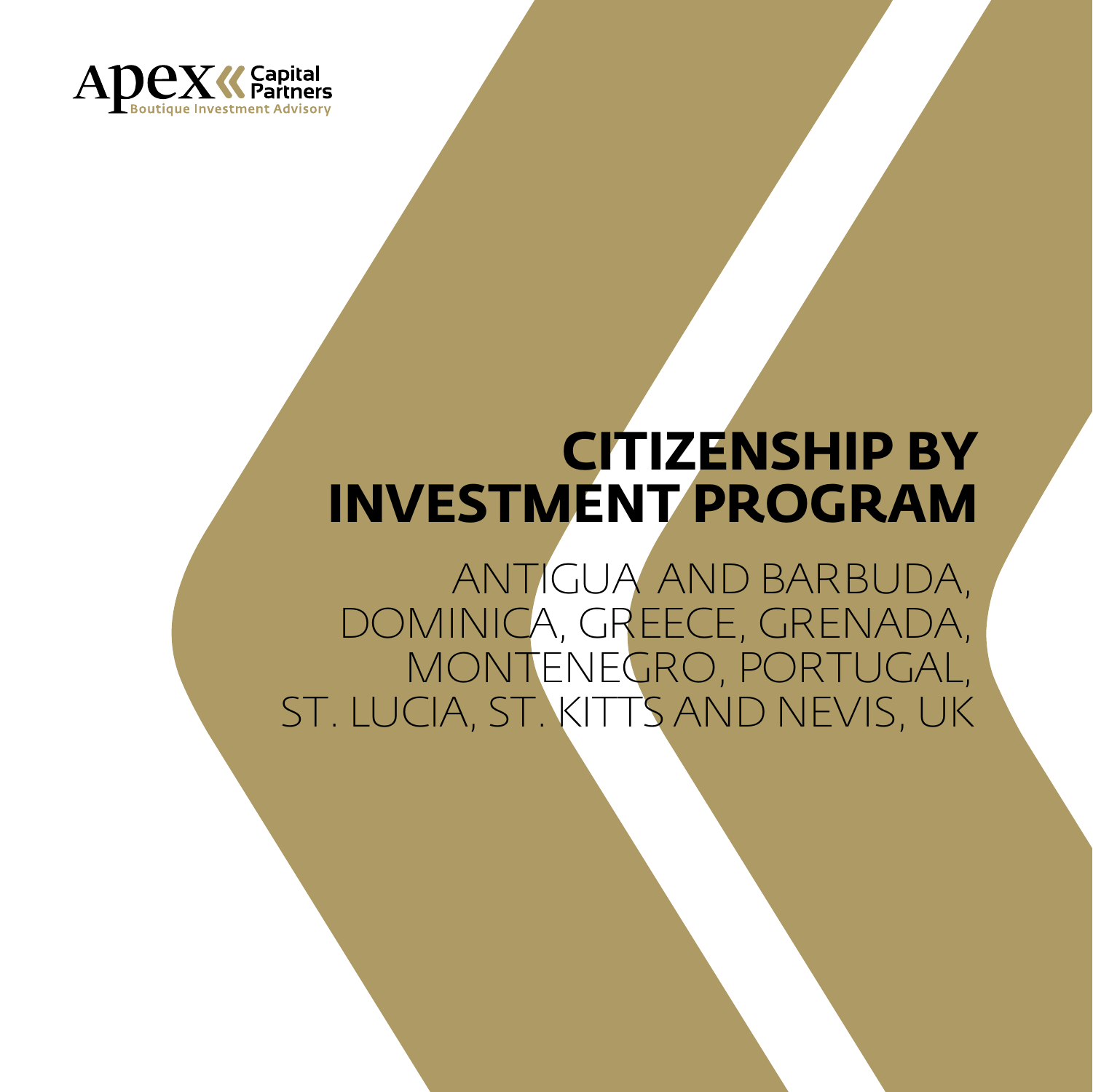# **ST.KITTS AND NEVIS**

**St. Kitts and Nevis was the first country to introduce a Citizenship by Investment Program (CIP) in 1984.**



## **BENEFITS**

- No income or inheritance taxes
- CIP applications and documents may be submitted from outside the country

## **REQUIREMENTS**

- Option 1: Property must be held for five years
- Payment of government fees
- Applicants must undergo a medical exam
- Applicants must undergo a security screening



**OPTION 1. REAL ESTATE PURCHASE OF USD 200,000 (MINIMUM)**

#### **OPTION 2. SUSTAINABLE GROWTH FUND INVESTMENT CONTRIBUTION USD 150,000 SINGLE APPLICANT**

#### **OPTION 3.**

**SOCIALLY SIGNIFICANT INFRASTRUCTURE INVESTMENT IN PROJECT USD 175,000 FOR FAMILY OF 2-4 PEOPLE\***

\*Alternative Investment Option is valid since 1st of January 2022

Citizens of St. Kitts and Nevis enjoy visa-free travel to more than 130 countries, including the United Kingdom (even after Brexit) and EU; they are also eligible to apply for a ten-year visa for the United States and may enter Iran with right to stay for 30 days. The government of St. Kitts and Nevis has also introduced legislation designed to attract financial services businesses and expand investment opportunities.

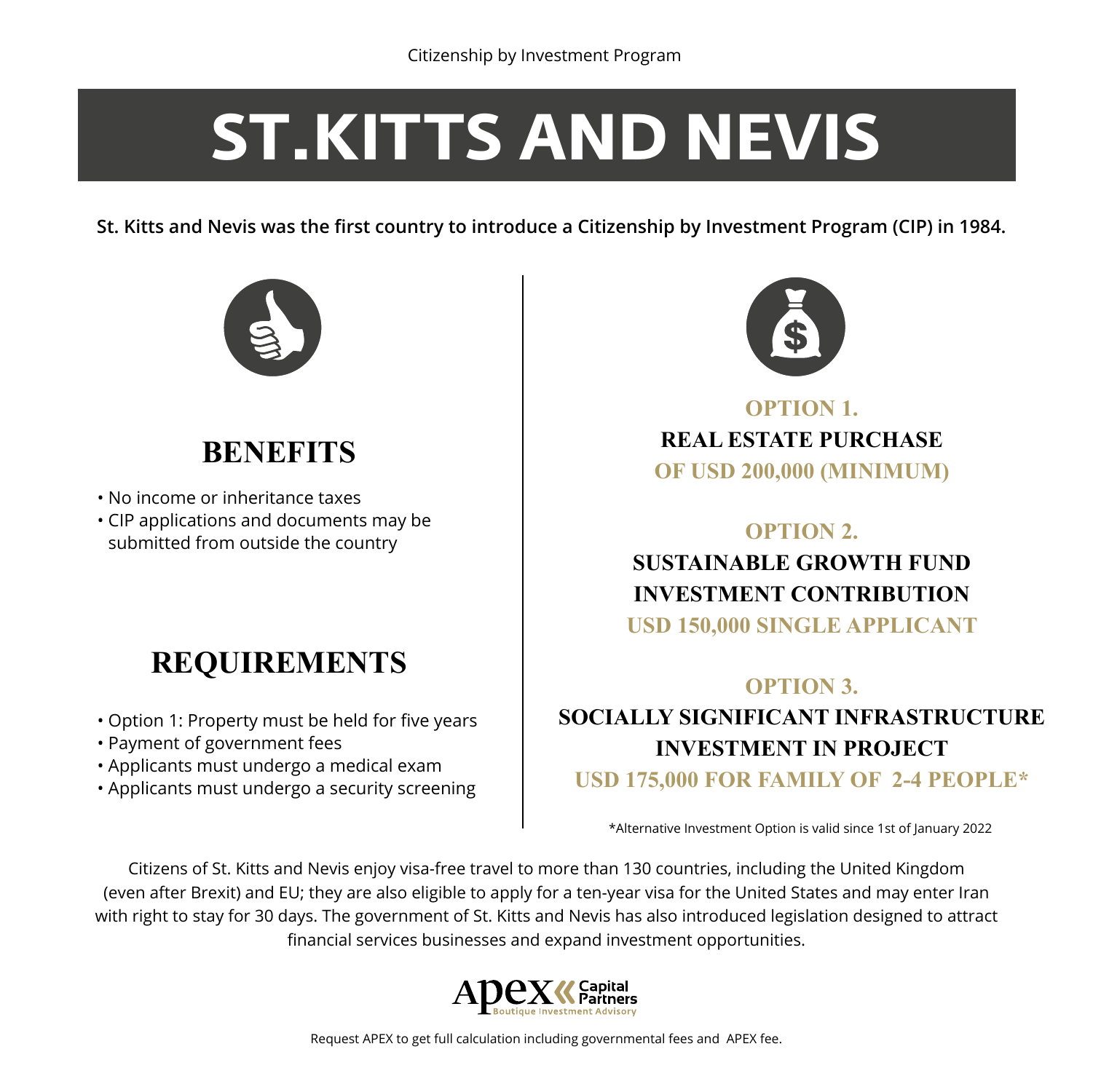## **ANTIGUA AND BARBUDA**

**Citizenship acquired through the Antigua and Barbuda's Citizenship by Investment Program facilitates visa-free travel to more than to more than 130 countries including Canada, the United Kingdom (even after Brexit), EU and Singapore.**



**BENEFITS**

- Visa-free travel to 131 countries
- Application processing takes roughly three months; the overall application timeframe (including document gathering and preparation) is from 4 to 6 months
- All required documents may be filed remotely
- Residency requirement of five days (minimum) within the first 5 years of citizenship was canceled for a year (until August 31, 2021).

## **REQUIREMENTS**

- Option 1: Property must be held for five years
- Payment of government fees
- Applicants must undergo a medical exam
- Applicants must submit to a security screening



**OPTION 1.**

#### **REAL ESTATE PURCHASE OF USD 200,000 (MINIMUM)**

#### **OPTION 2.**

#### **USD 100,000 CONTRIBUTION TO THE NATIONAL DEVELOPMENT FUND (NDF)**

Dotted with mountain peaks awash in lush vegetation and easily accessible bays shielded by extensive coral reefs, Antigua and Barbuda's 442 square-kilometre terrain attracts a multitude of tourists to this beautiful, glamorous destination. A former British Empire outpost, today Antigua and Barbuda is a modern destination whose yachting industry ranks among the most active and prestigious in the entire Caribbean.

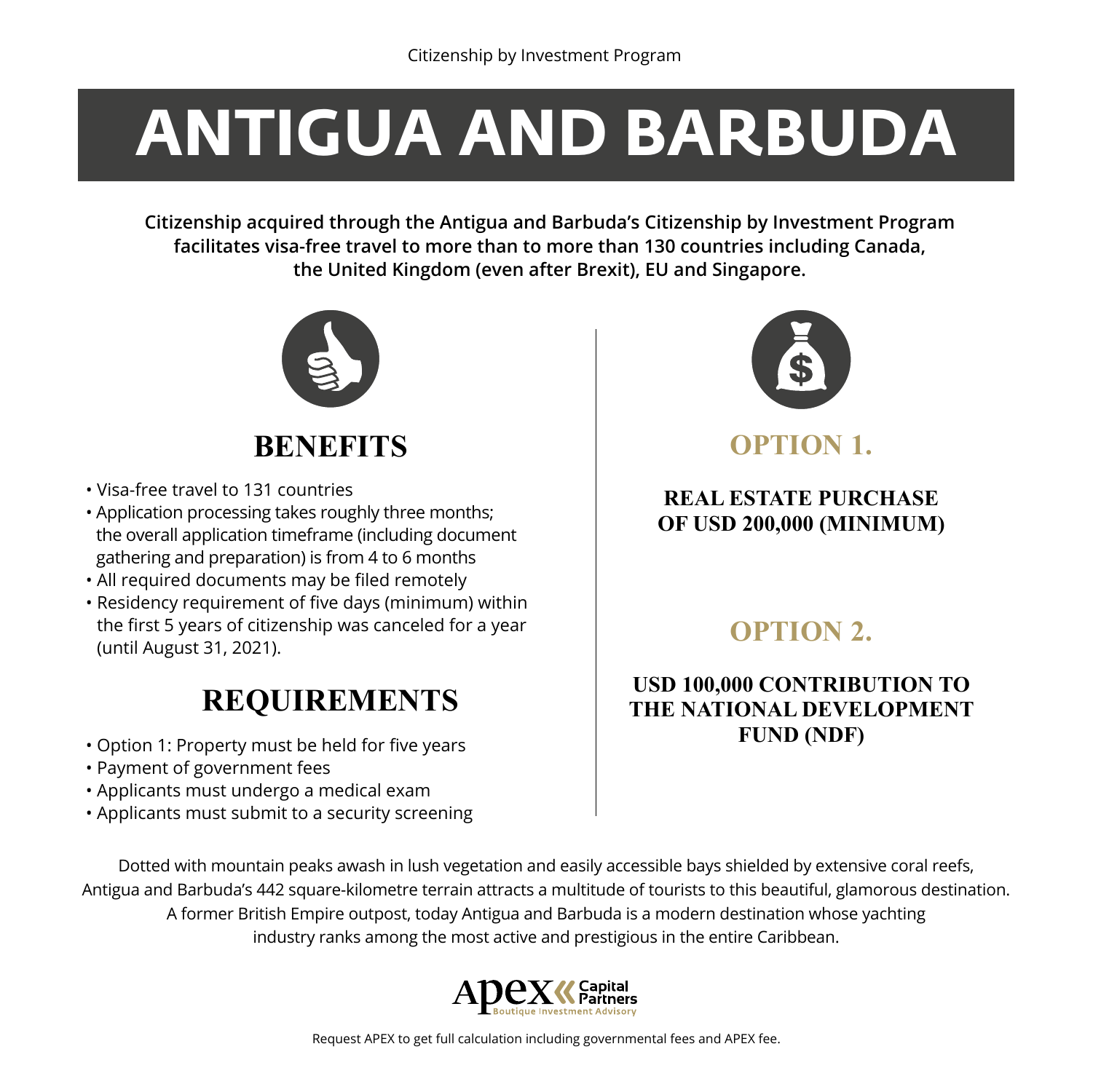## **GRENADA**

**Grenada is a member of the Caribbean Community (CARICOM) and the Organization of Eastern Caribbean States, and is becoming a top choice of destination for high-net worth investors.**



## **BENEFITS**

- Dependent children under twenty-five years of age and dependent parents over fifty-five years
- Travel to Grenada during the application process is not required
- No physical residency requirements
- No income, wealth, or inheritance taxes

### **REQUIREMENTS**

- Applicants must undergo a medical check
- Applicants must undergo a security screening
- Proof of the source of invested funds



**OPTION 1.**

#### **DONATION TO THE GRENADA NATIONAL TRANSFORMATION FUND**

#### **USD 150,000 FOR A SINGLE APPLICANT USD 200,000 FOR A FAMILY**

### **OPTION 2.**

#### **REAL ESTATE INVESTMENT OF USD 220,000 (MINIMUM)**

Grenada's Citizenship by Investment Program was reinstituted in 2013. Grenadian citizenship affords visa-free travel to 110 countries, including Singapore, China, Hong Kong, the United Kingdom (even after Brexit) and EU.

Grenadian citizens are entitled to enroll in the United States' E-2 visa program, allowing investors to reside and launch businesses in the US. Citizens of Grenada remain US residents as long as they renew their visas and continue to meet the program requirements.

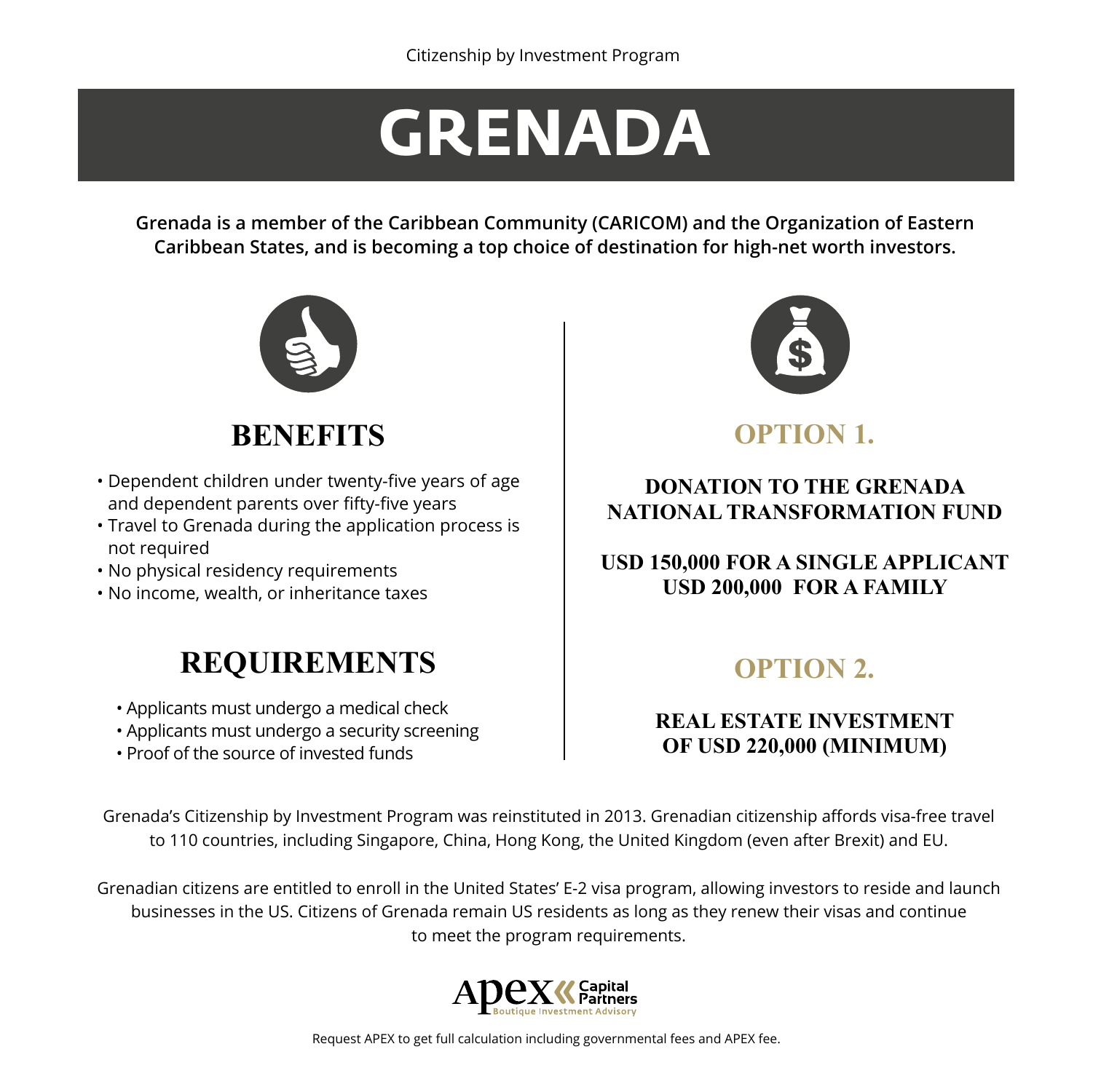## **DOMINICA**

**Dominica's Citizenship by Investment Program (CIP), established in 1991 under its Economic Citizenship Program, is the most financially advantageous program of its kind.**



## **BENEFITS**

- No income tax on non-resident citizens
- Dual citizenship is allowed
- Visa-free travel to 128 countries

## **REQUIREMENTS**

- Applicants must be twenty-one years of age (minimum)
- Applicants must not have a previous criminal record



**OPTION 1.** 

#### **DONATION TO THE NATIONAL TRANSFORMATION FUND**

#### **USD 100,000 FOR A SINGLE APPLICANT USD 150,000 FOR AN APPLICANT WITH SPOUSE USD 175,000 FOR A FAMILY OF 4**

### **OPTION 2.**

#### **REAL ESTATE INVESTMENT OF USD 200,000 (MINIMUM)**

The Commonwealth of Dominica – not to be confused with the Dominican Republic — is a parliamentary democracy within the Commonwealth of Nations and member of the Caribbean Community (CARICOM).

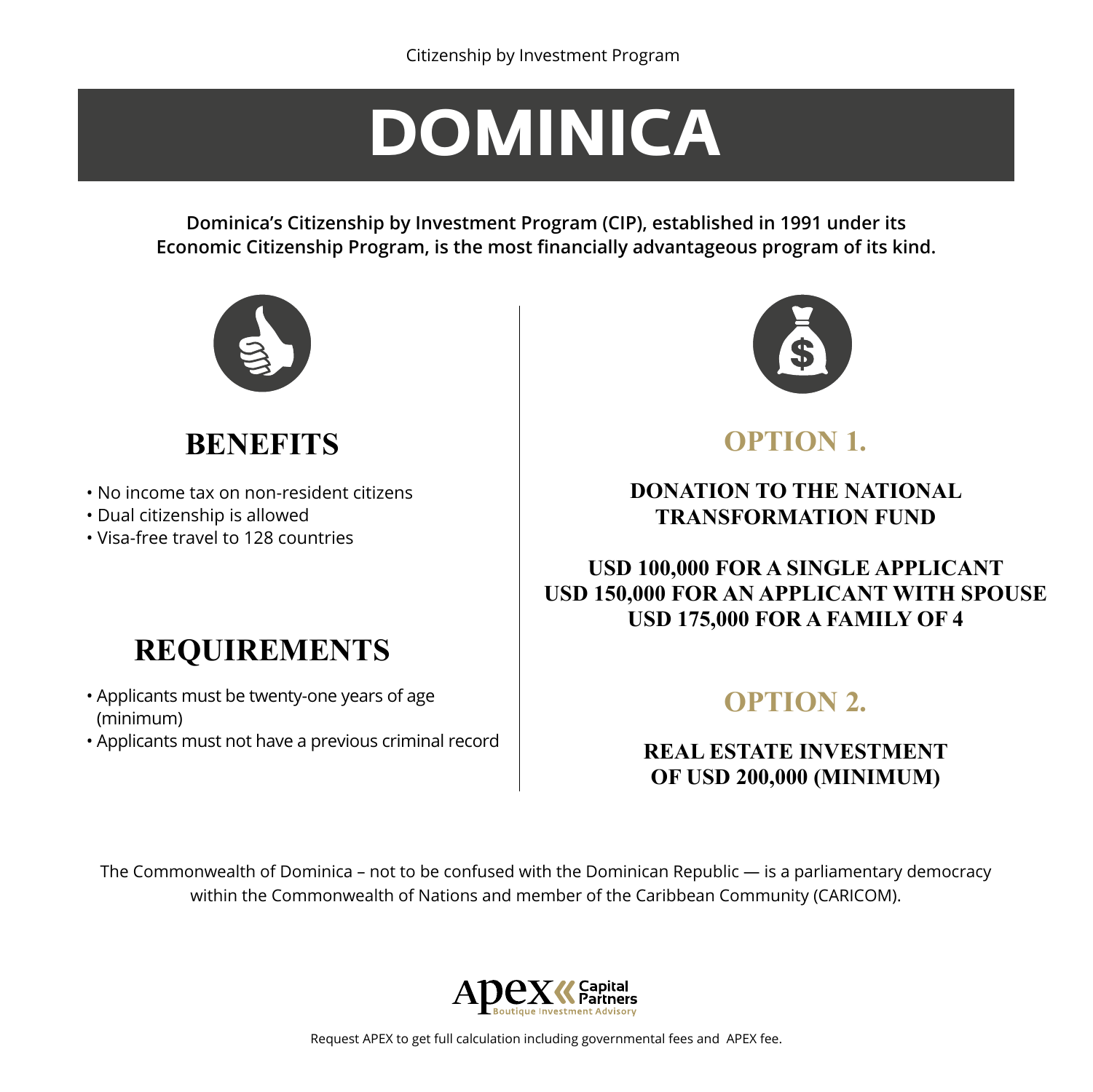## **ST. LUCIA**

**The St. Lucia citizenship gives visa-free travel to more than 120 countries including Hong Kong, the United Kingdom (even after Brexit) and EU.**



### **BENEFITS**

- Inter-company dividends are not subject to tax in St. Lucia
- The Program does not require the applicant to reside in the country
- All required documents may be filed remotely
- Application processing takes approximately 3 months

## **REQUIREMENTS**

- Main applicant must be at least 18 years old
- Applicants must undergo a medical check
- Pass a due diligence background check along with their qualifying dependents over the age of 18



#### **DONATION TO THE SAINT LUCIA NATIONAL ECONOMIC FUND**

**USD 100,000 FOR A SINGLE APPLICANT**

**USD 140,000 FOR AN APPLICANT WITH SPOUSE**

#### **USD 150,000 FOR A FAMILY OF 4**

### **OPTION 2.**

### **GOVERNMENT BONDS\* FROM USD 250,000**

\*Option is valid for one more year until 31st of December, 2022.

St. Lucia has the newest CIP in the Caribbean, offering exciting investment opportunities.

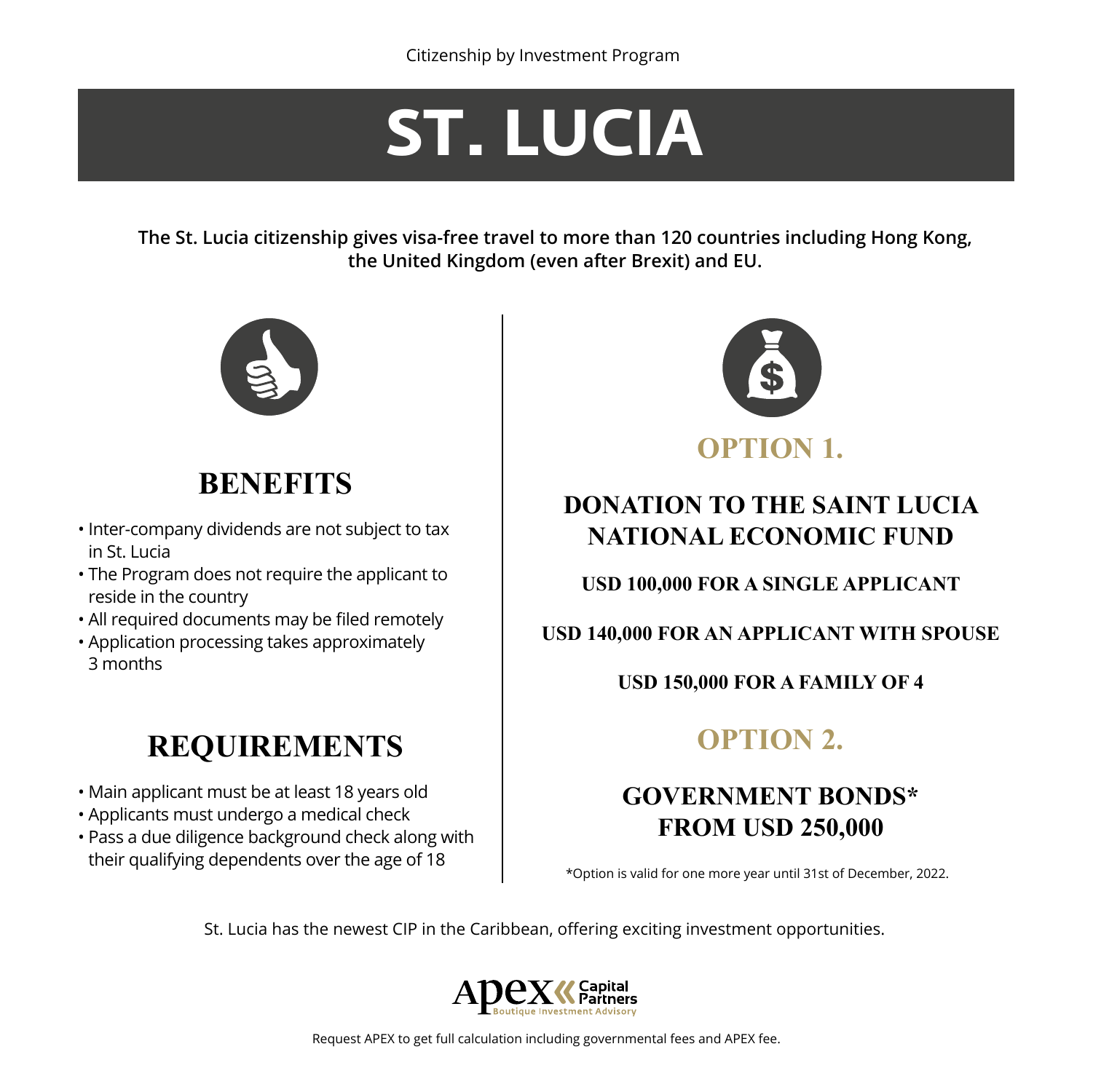## **MONTENEGRO**

**For a limited period of three years, up to 2 000 applicants from non-EU countries were able to obtain citizenship in Montenegro. Program was extended for a period of one year (until the end of 2022). But on new terms. Apex Capital Partners Corp. is an official global agent to work with CIP in Montenegro.**



**BENEFITS**

- Opportunity to live and conduct business in Montenegro
- Visa-free or visa on arrival access to 124 countries and territories including the Schengen zone
- Joining the European Union until 2025 will open the opportunity to live, work, study in any EU country
- Montenegrin citizens are entitled to enroll in the United States' E-2 visa program, allowing investors to reside and launch businesses in the US
- Time from application to the citizenship 4 to 5 months
- Low income tax rate 9%

## **REQUIREMENTS**

- No requirements for having Permanent Residency before applying for citizenship
- Government fees: €15,000 for the applicant, €10.000 for each family member not exceeding four family members
- €50.000 for each following family member



**OPTION 1.**

**INVESTMENT OF €250,000 IN DESIGNATED PROJECT IN NORTHERN AREA**

#### **OPTION 2.**

#### **INVESTMENT OF €450,000 IN DESIGNATED PROJECT IN COASTAL AREA OF MONTENEGRO OR CAPITAL CITY OF PODGORICA**

**+ DONATION OF €200,000 TO INNOVANTION AND DEVELOPMENT FUNDS**

Must hold investment for at least 5 years

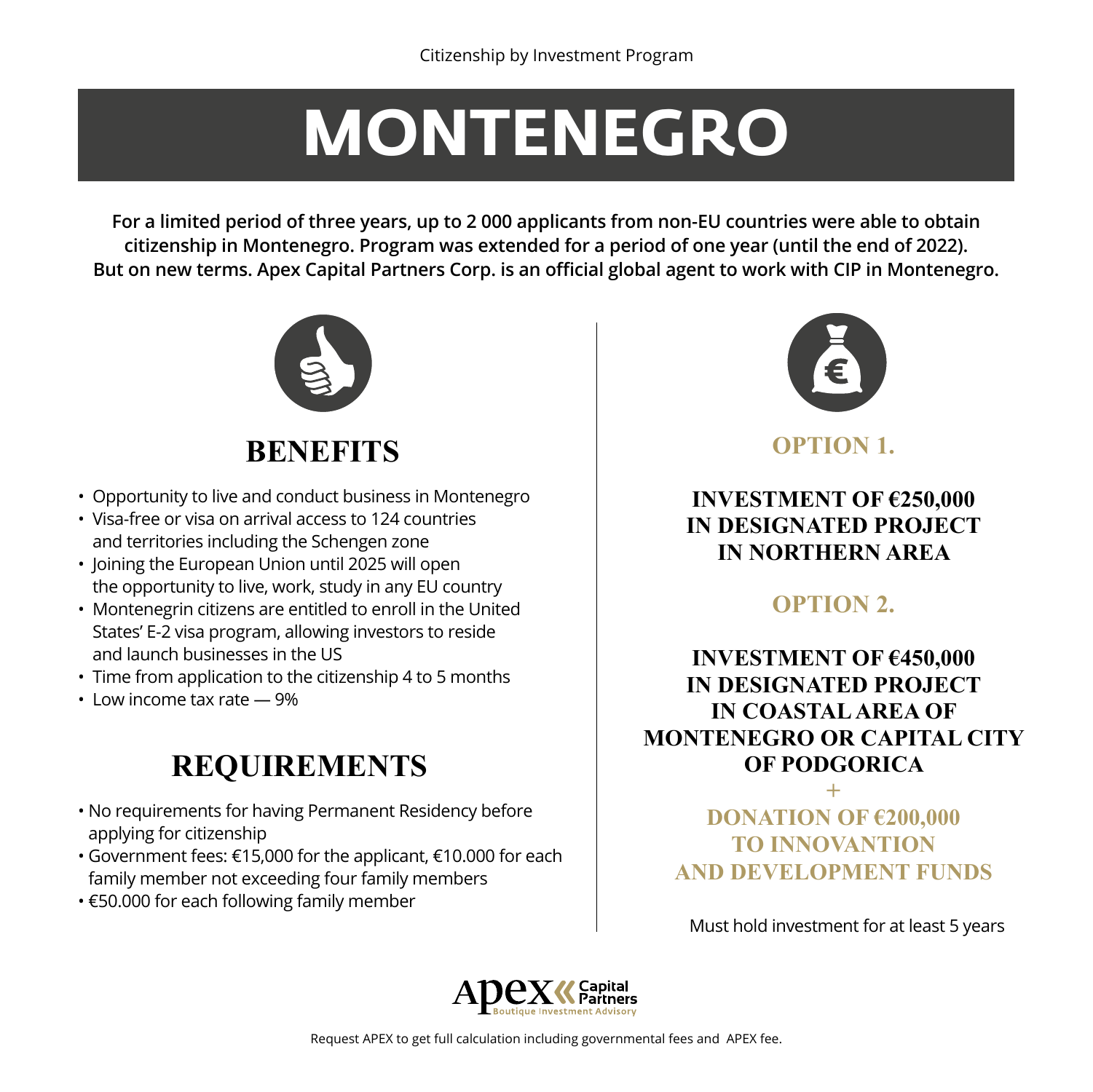## **UNITED KINGDOM**

**The United Kingdom (England, Scotland, Wales, and Northern Ireland) offers high-yield real estate investment opportunities, and tax advantages.**



## **BENEFITS**

- Visa-free travel to more than 170 countries
- Advantageous tax regime for high-networth investors
- English proficiency for visa applicants not required

## **REQUIREMENTS**

- Mandatory investment
- Proof of the source of invested funds
- UK residency required for 185 days per year (minimum)



**APPLICANTS RECEIVE THEIR INDEFINITE LEAVE TO REMAIN (ILR) OR PERMANENT RESIDENCY STATUS, MORE OR LESS QUICKLY, DEPENDING ON THE SIZE OF INVESTMENT.**

#### **£2 MILLION APPLICANTS MAY APPLY FOR ILR WITHIN 5 YEARS**

**£5 MILLION APPLICANTS MAY APPLY FOR ILR WITHIN 3 YEARS** 

#### **£10 MILLION APPLICANTS MAY APPLY FOR ILR WITHIN 2 YEARS**

British residents and citizens enjoy a high standard of living with additional benefits such as free healthcare, a world-class education system, ample business opportunities, and a stable political situation.

A UK passport is a respected calling card worldwide. A visa or residency permit in the Tier 1 Investor category may be registered individually or for an entire family (spouses and children under the age of eighteen).

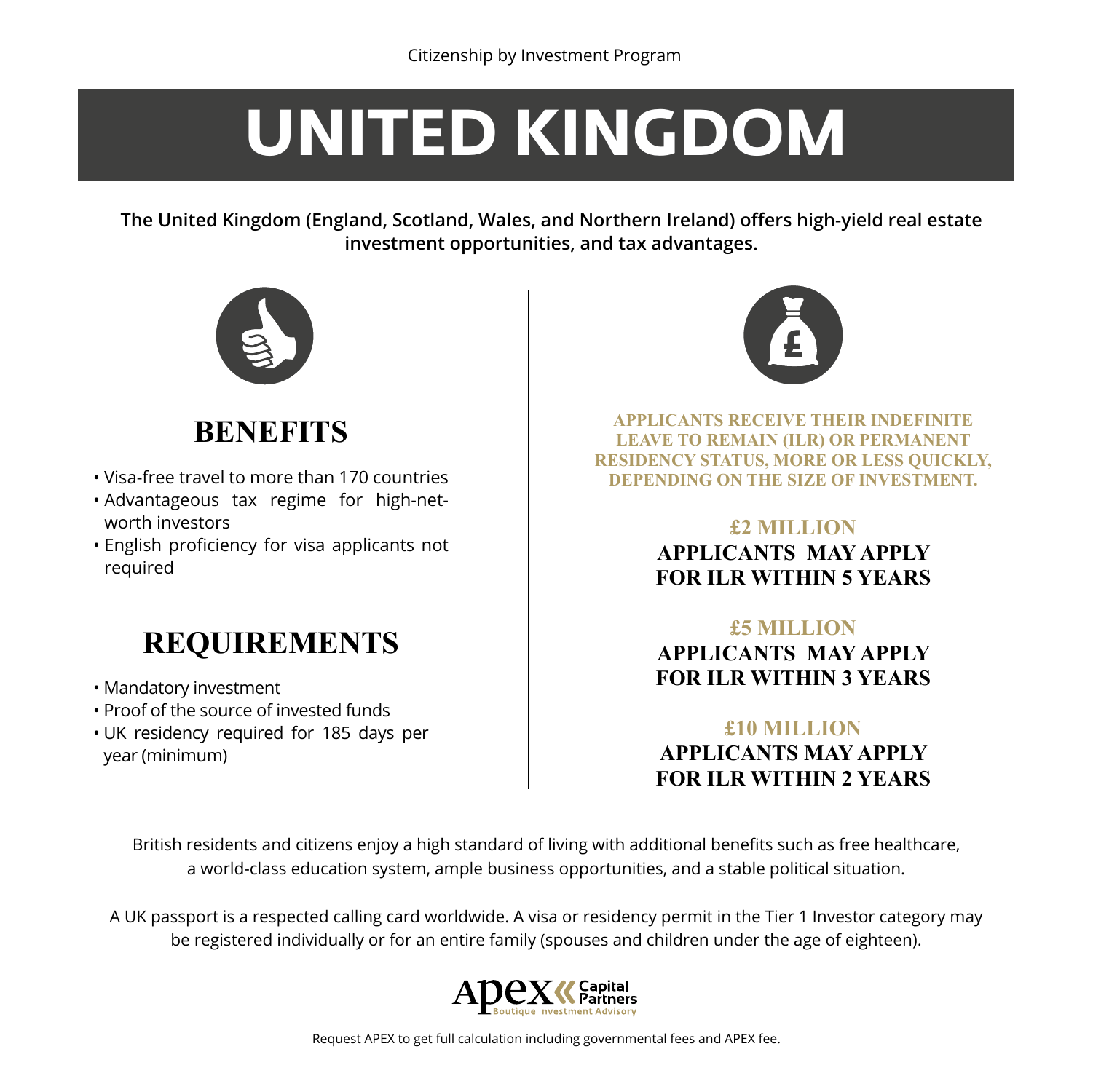## **PORTUGAL**

**Launched in 2012, Portugal's Golden Visa Program offers non-European Union investors a fast track to obtaining a valid residency permit. The visa is initially valid for one year, renewable twice thereafter at two-year intervals.**



### **BENEFITS**

- Visa-free travel in Europe (Schengen area)
- Live, work or study in Portugal while remaining a legal resident of another country
- Residency extended to family members
- Citizenship granted after six years

## **REQUIREMENTS**

- Repayment of application fees
- Applicants must undergo a security screening
- Visa-holders must reside in Portugal for seven days per year (minimum)



### **OPTION 1.**

#### **INVEST €500,000 IN A VENTURE FUND**

### **OPTION 2.**

#### **ACQUISITION OF REAL ESTATE VALUED AT €280,000 (MINIMUM)**

Applicants and their families may apply for Portuguese citizenship after six years of permanent residency.

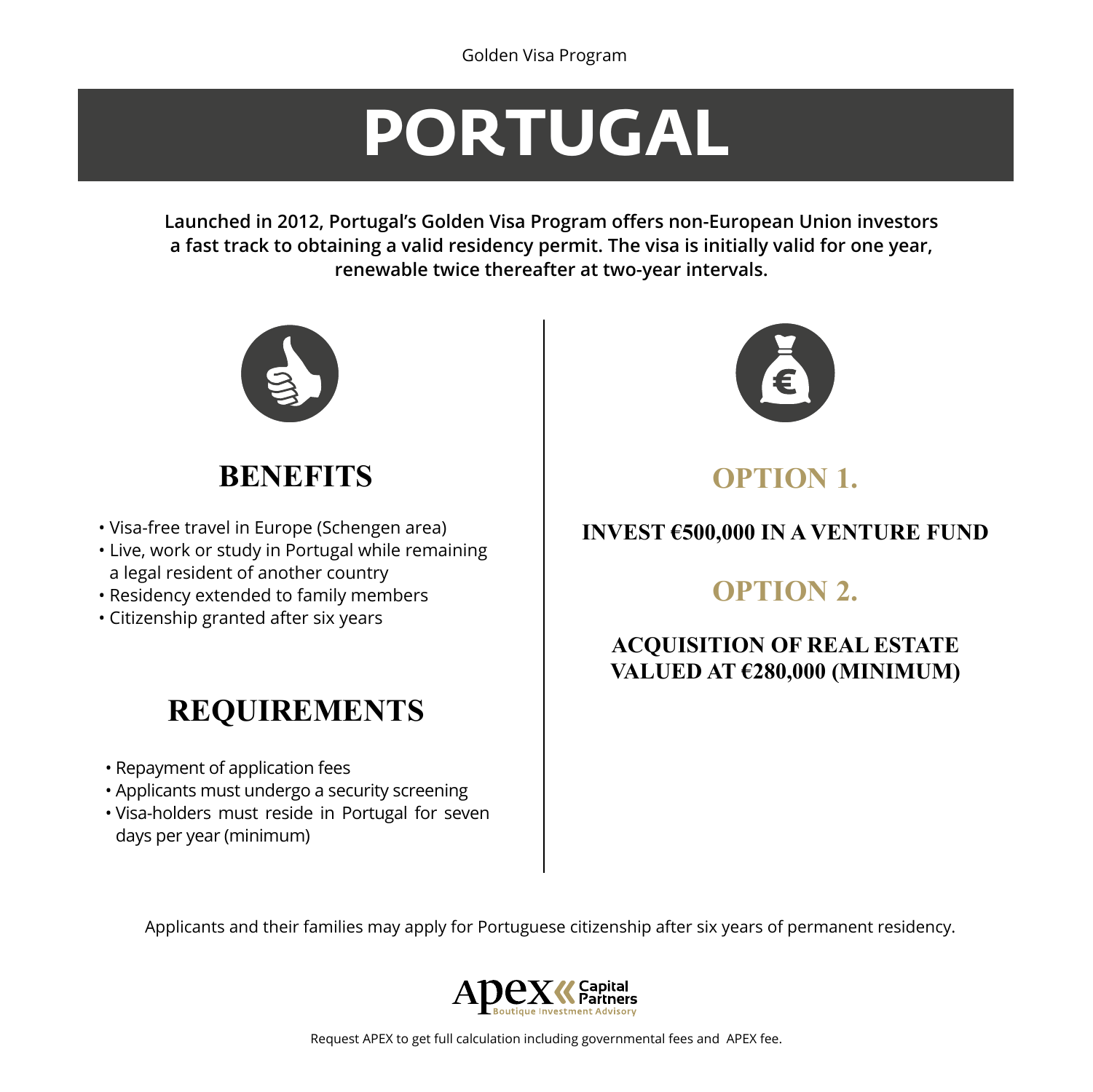## **GREECE**

**The Greece Golden Visa Program was launched in 2013 and now considered one of the most affordable residence by investment programs in Europe. Successful applicants and their families are able to benefit from visa-free access to Europe's Schengen Area.**



## **BENEFITS**

- Visa-free travel in Europe (Schengen area)
- Residency extended to family members (spouse, children, parents of the main applicant and spouse)
- The Program does not require the applicant toreside in the country

## **REQUIREMENTS**

- Hold real estate investment for five years minimum
- Repayment of application fees
- Applicants must undergo a security screening



**OPTION**

**REAL ESTATE PURCHASE OF USD 250,000 (MINIMUM)**

**COMMERCIAL, RESIDENTAL REAL ESTATE OR HOTEL PROJECTS**

The residence permits may be renewed every five years.